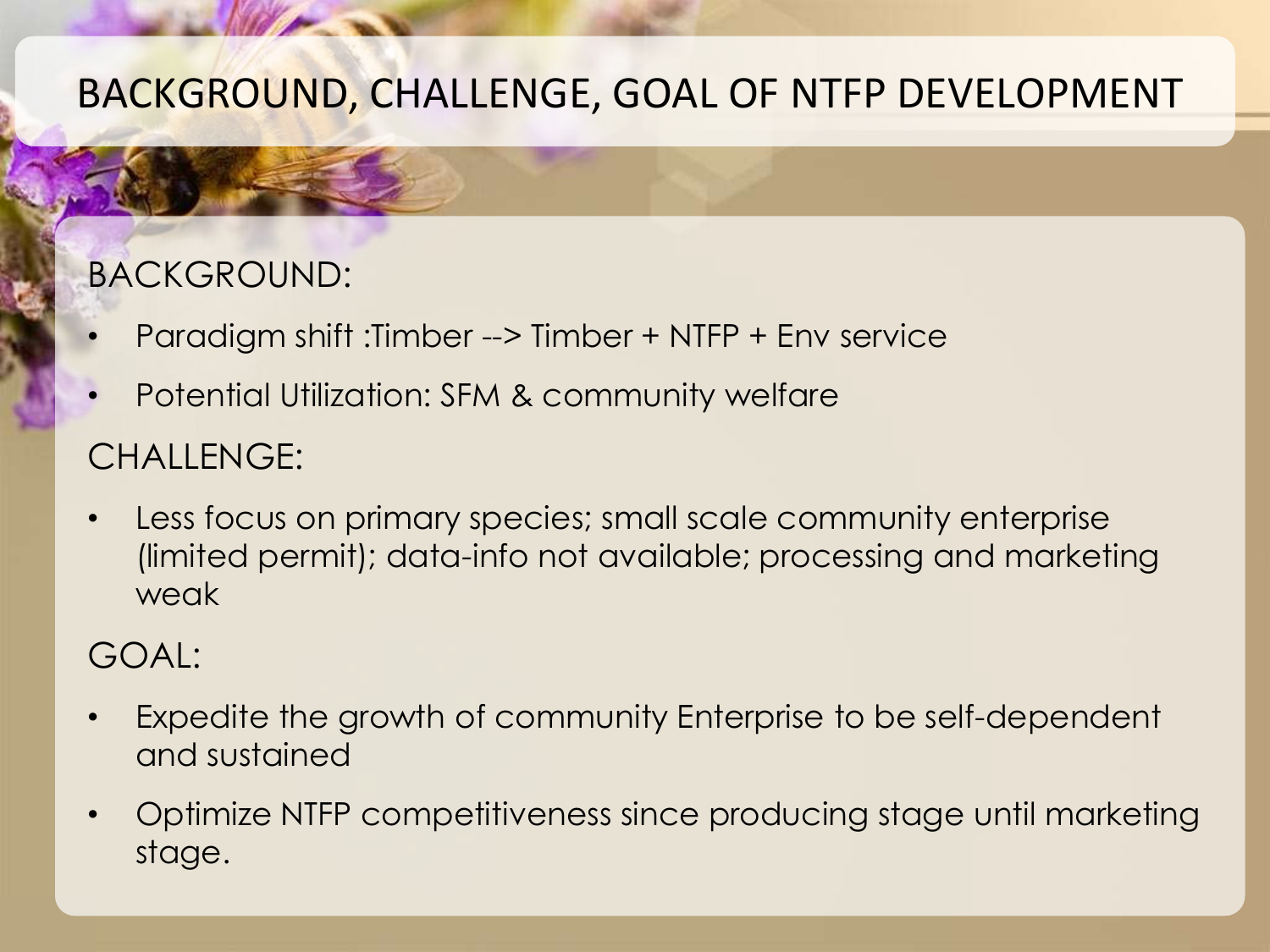#### **"SENTRA" POSITION WITHIN NTFP POLICIES IN THE NATIONAL LEVEL**

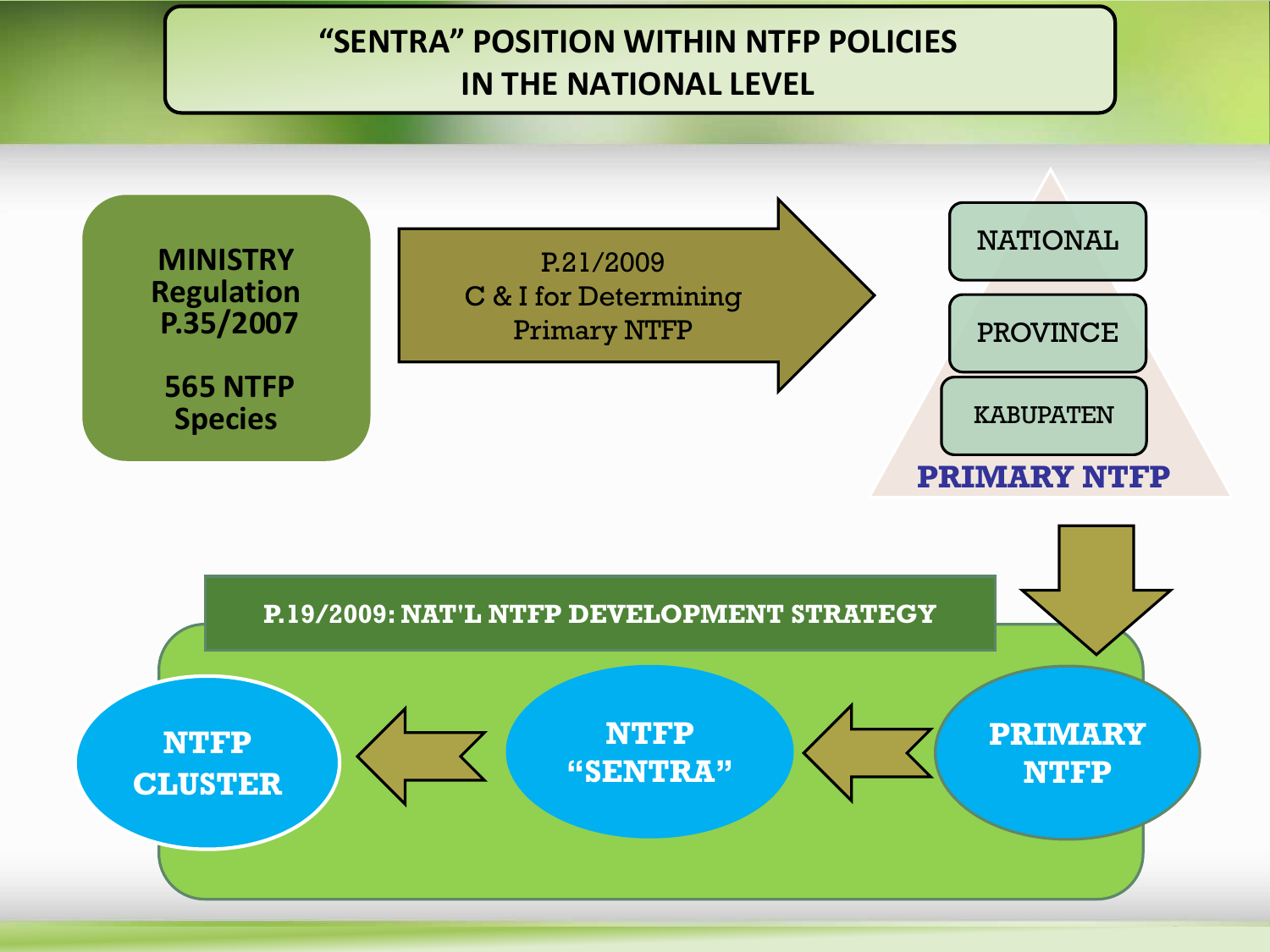#### **STAGES IN THE ESTABLISMENT OF PRIME NTFP SENTRA**

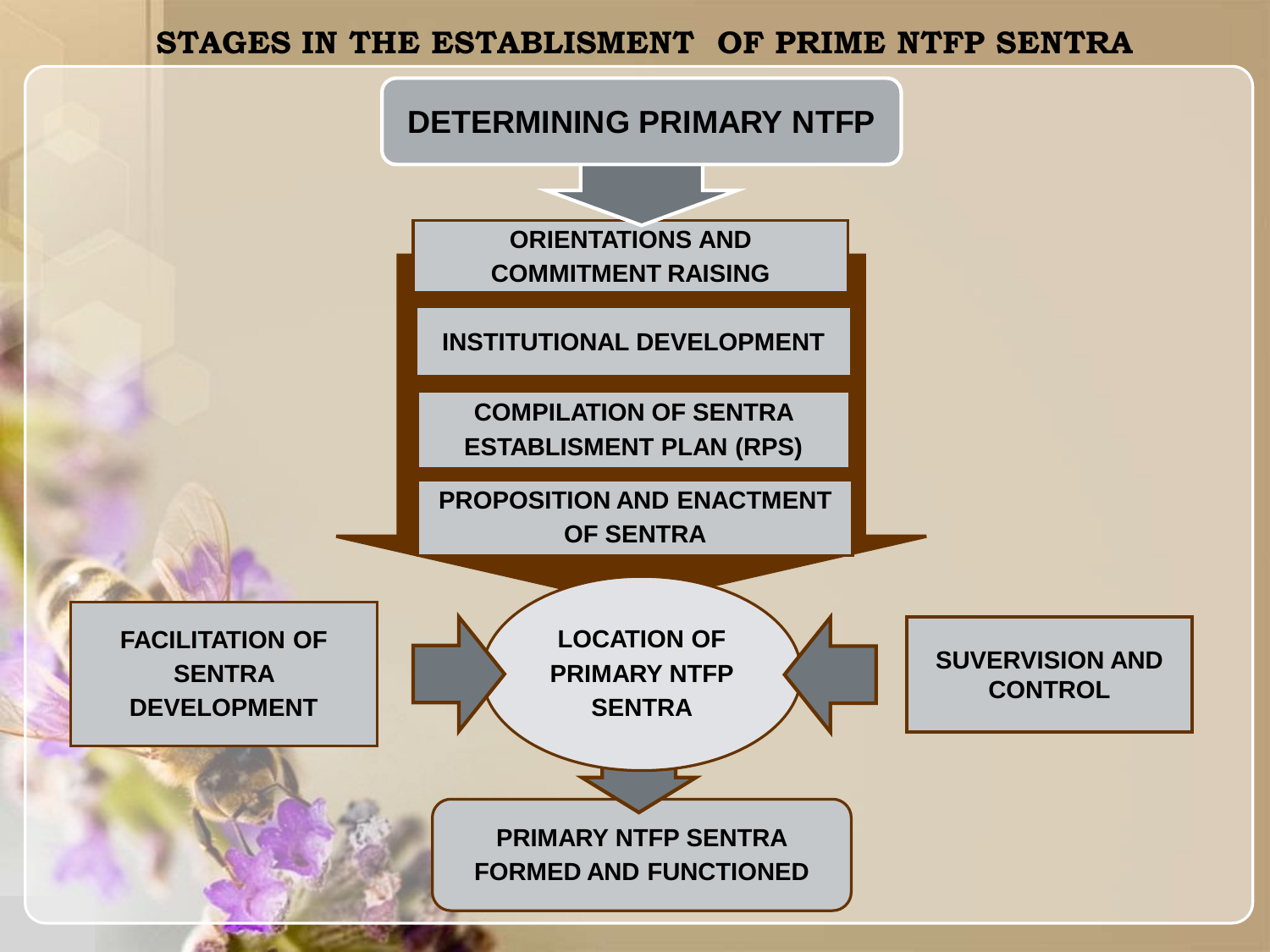#### Monitoring Progress of 27 Prime NTFP Sentra Establishment by 19 Dec 2014

|                 |                                              |                             |                   |                                                            | <b>Steps in Sentra Formation</b>    |            |                                       |            |                                                 |
|-----------------|----------------------------------------------|-----------------------------|-------------------|------------------------------------------------------------|-------------------------------------|------------|---------------------------------------|------------|-------------------------------------------------|
| <b>No</b>       | <b>Watershed</b><br><b>Management Office</b> | <b>NTFPs</b>                | <b>District</b>   | <b>Issuance of</b><br><b>Primary NTFP</b><br><b>Decree</b> | <b>Awareness</b><br><b>Building</b> | <b>FGD</b> | <b>Institution</b><br><b>Building</b> | <b>RPS</b> | <b>District</b><br><b>Head</b><br><b>Decree</b> |
| 1               | Krueng Aceh                                  | Rotan                       | Simeulue          | <b>District Head</b>                                       |                                     |            |                                       |            |                                                 |
| $\overline{2}$  | Krueng Aceh                                  | Rotan                       | Pidie             | <b>District Head</b>                                       |                                     |            |                                       |            |                                                 |
| $\overline{3}$  | Asahan Barumun                               | Kemenyan                    | Tapanuli Utara    | <b>District Head</b>                                       |                                     |            |                                       |            |                                                 |
| 4               | Agam Kuantan                                 | Aren                        | Pasaman Brt       | <b>District Head</b>                                       |                                     |            |                                       |            |                                                 |
| 5               | <b>Baturusa Cercuk</b>                       | Gaharu                      | Bangka Tgh        | Governor                                                   |                                     |            |                                       |            |                                                 |
| 6               | Batanghari                                   | Getah Jelutung Tangjung J T |                   | <b>Director General</b>                                    |                                     |            |                                       | On going   | On going                                        |
| 7               | Indragiri Rokan                              | Madu Hutan                  | Kampar            | <b>District Head</b>                                       |                                     |            |                                       |            |                                                 |
| 8               | <b>Way Seputih Way</b><br>Sekampung          | <b>DMK</b>                  | Pesisir Barat     | <b>Director General</b><br>and District Head               |                                     |            |                                       | On going   |                                                 |
| 9               | Musi                                         | Duku                        | Ogan K Ilir       | <b>District Head</b>                                       |                                     |            |                                       |            |                                                 |
| 10              | Cimanuk Citanduy                             | Sutera                      | Garut             | <b>District Head</b>                                       |                                     |            |                                       |            |                                                 |
| 11              | <b>Cimanuk Citanduy</b>                      | Bambu                       | Tasikmalaya       | <b>District Head</b>                                       |                                     |            |                                       |            | On going                                        |
| 12              | <b>Citarum Ciliwung</b>                      | Bambu                       | Lebak             | <b>District Head</b>                                       |                                     |            |                                       | On going   |                                                 |
| 13              | Pemali Jratun                                | Bambu                       | Pekalongan        | <b>District Head</b>                                       |                                     |            |                                       |            |                                                 |
| 14              | Pemali Jratun                                | Kapulaga                    | Tegal             | <b>Director General</b>                                    |                                     |            |                                       |            |                                                 |
| 15              | Pemali Jratun                                | <b>Bambu Rebung Demak</b>   |                   |                                                            |                                     |            |                                       |            |                                                 |
| 16              | <b>SOP</b>                                   | <b>Bambu</b>                | Sleman            | <b>District Head</b>                                       |                                     |            |                                       |            |                                                 |
| 17              | <b>Brantas</b>                               | <b>Bambu</b>                | Malang            | <b>District Head</b>                                       |                                     |            |                                       |            |                                                 |
| 18              | <b>Brantas</b>                               | Porang                      | Nganjuk           | <b>District Head</b>                                       |                                     |            |                                       |            |                                                 |
| 19              | <b>Barito</b>                                | Madu BudidayaTanah Laut     |                   | <b>District Head</b>                                       |                                     |            |                                       |            |                                                 |
| 20              | <b>Kapuas</b>                                | Madu Hutan                  | Kapuas Hulu       | <b>District Head</b>                                       |                                     |            |                                       |            |                                                 |
| 21              | Jeneberang Walanae                           | Madu Budidaya Bulukumba     |                   | <b>District Head</b>                                       |                                     |            |                                       |            |                                                 |
| 22              | <b>Palu Poso</b>                             | Rotan                       | Kota Palu         | Mayor                                                      |                                     |            |                                       |            |                                                 |
| $\overline{24}$ | <b>Unda Anyar</b>                            | <b>Bambu</b>                | Bangli            | <b>District Head</b>                                       |                                     |            |                                       |            | On going                                        |
| 25              | Dodokan Moyosari                             | Madu                        | Sumbawa           | <b>District Head</b>                                       |                                     |            |                                       |            |                                                 |
| 26              | Dodokan Moyosari                             | <b>Bambu</b>                | Lombok Tgh        |                                                            |                                     |            |                                       |            |                                                 |
| 27              | Waehapu Batumerah Kayu Putih                 |                             | <b>Pulau Buru</b> | <b>District Head</b>                                       |                                     |            |                                       |            |                                                 |